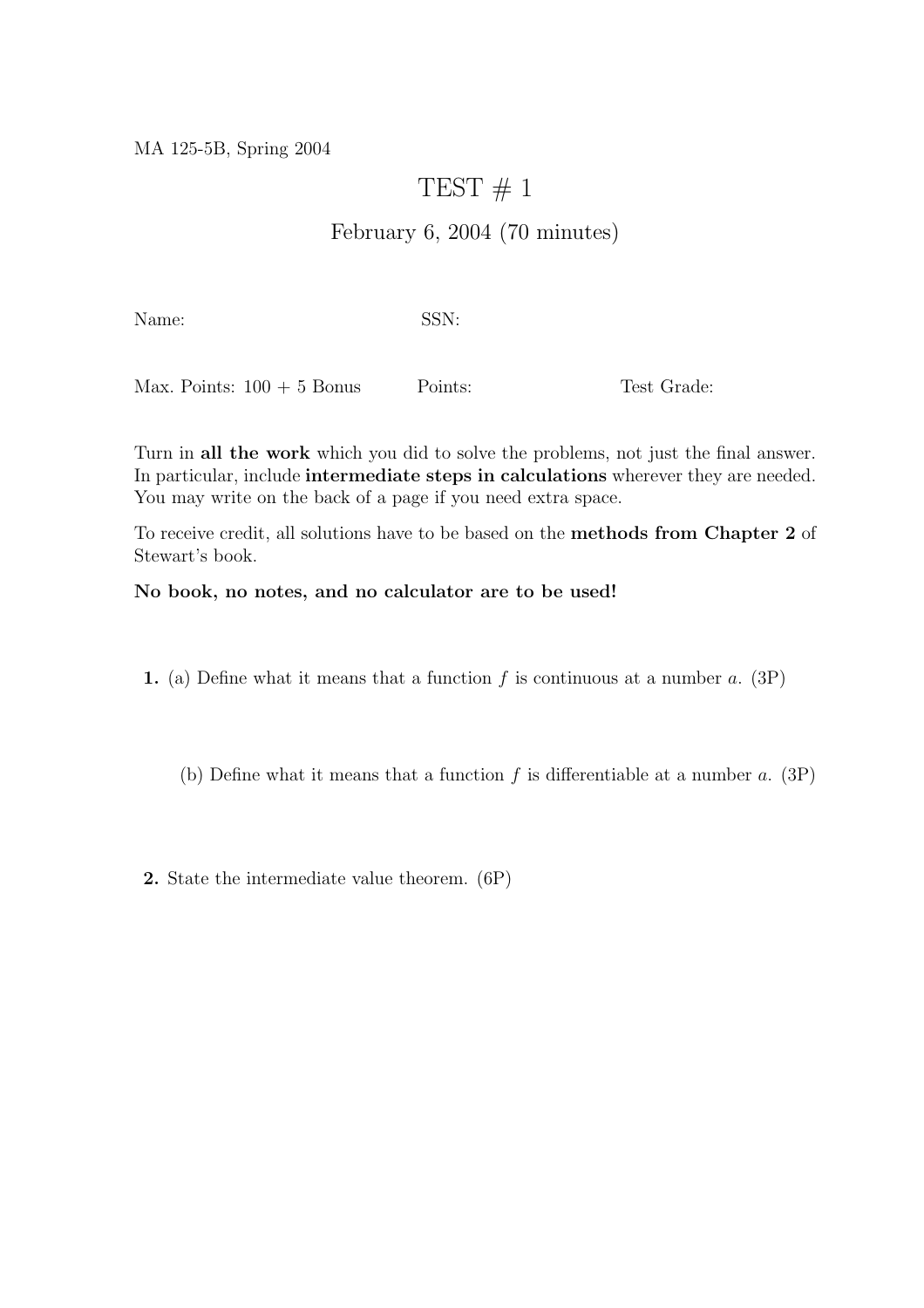**3.** Find the following limits:  $(4P+4P+4P+4P)$ 

(a) 
$$
\lim_{x \to -2} \frac{x+2}{x^2-4}
$$

(b) 
$$
\lim_{x \to 0} \frac{1}{\cos x}
$$

(c) 
$$
\lim_{x \to \infty} \frac{2x^3 - x}{1 - 3x^3}
$$

(d) 
$$
\lim_{x \to 0} \frac{1}{x^3}
$$

- 4. From the graph of f provided on the right find all numbers a such that  $(3P+3P+3P+3P)$ (a)  $\lim_{x \to a^+} f(x)$  does not exist
	- (b)  $\lim_{x\to a} f(x)$  does not exist
	- (c)  $f$  is not continuous at  $a$
	- (d)  $f$  is not differentiable at  $a$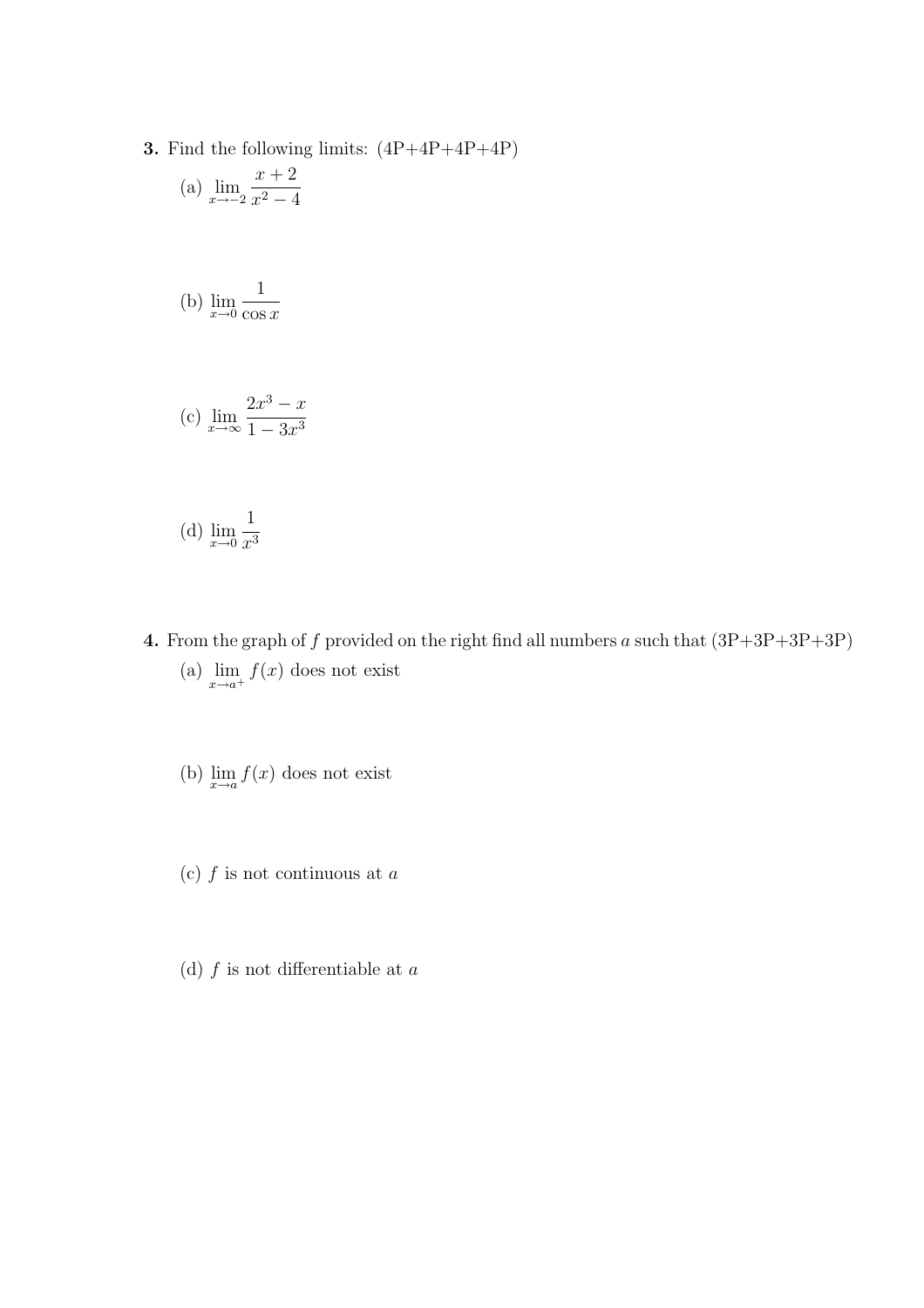5. For  $f(x) = \frac{1}{x}$  find the equation for the tangent line to the graph at the point  $P(2, \frac{1}{2})$  $(\frac{1}{2})$ .  $(12P)$ 

**6.** The position of a vehicle after t seconds is  $s(t) = t^3$  meters. (a) Find the velocity and the acceleration of the vehicle after 2 seconds. (12P)

(b) At which time does the vehicle have a velocity of 27 m/s? (4P)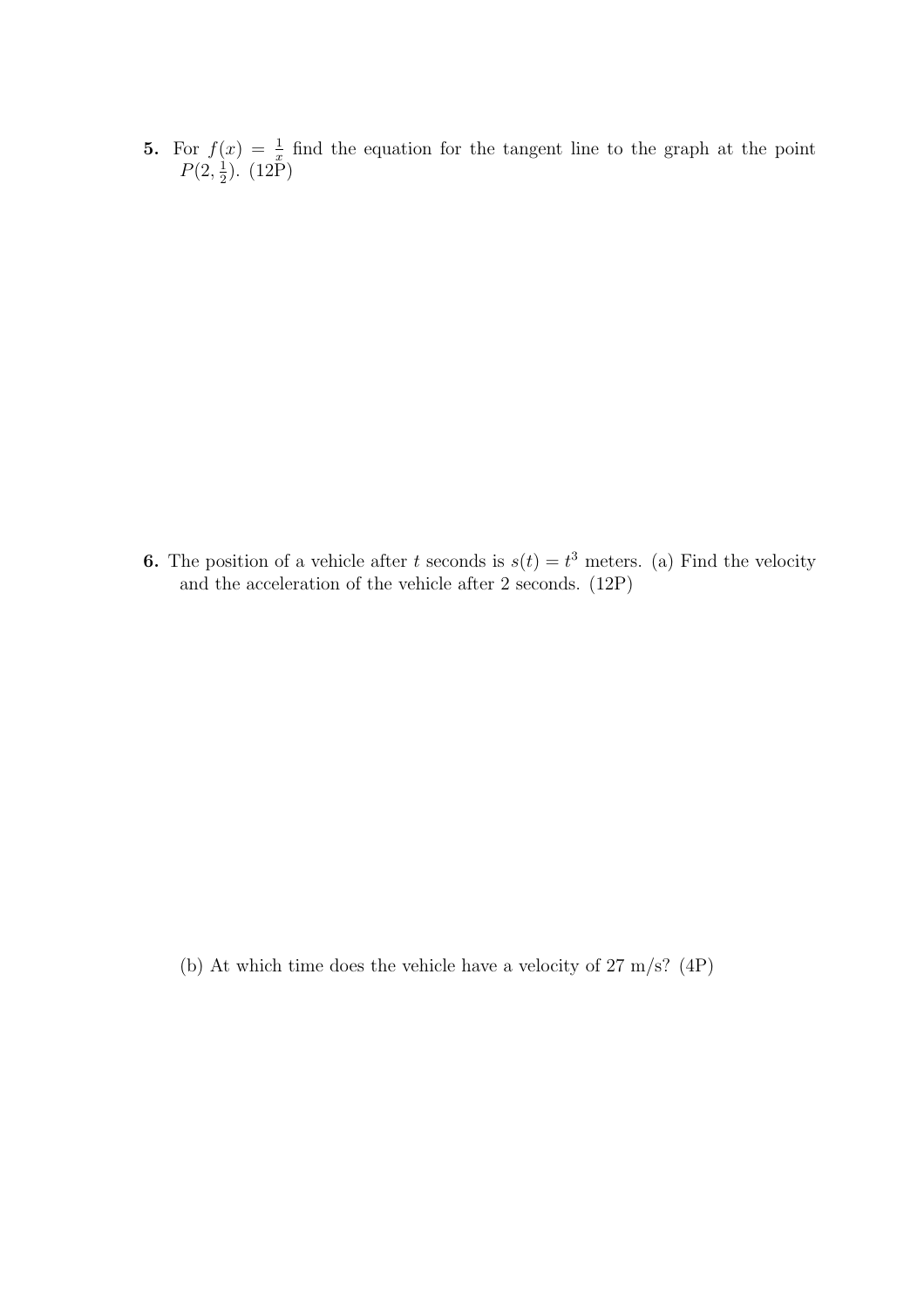7. For the given graph of f, sketch the graphs of  $f'$  and  $f''$ . Make sure that these graphs reflect where  $f$  is increasing or decreasing and where  $f$  is concave upwards or concave downwards. (14P)